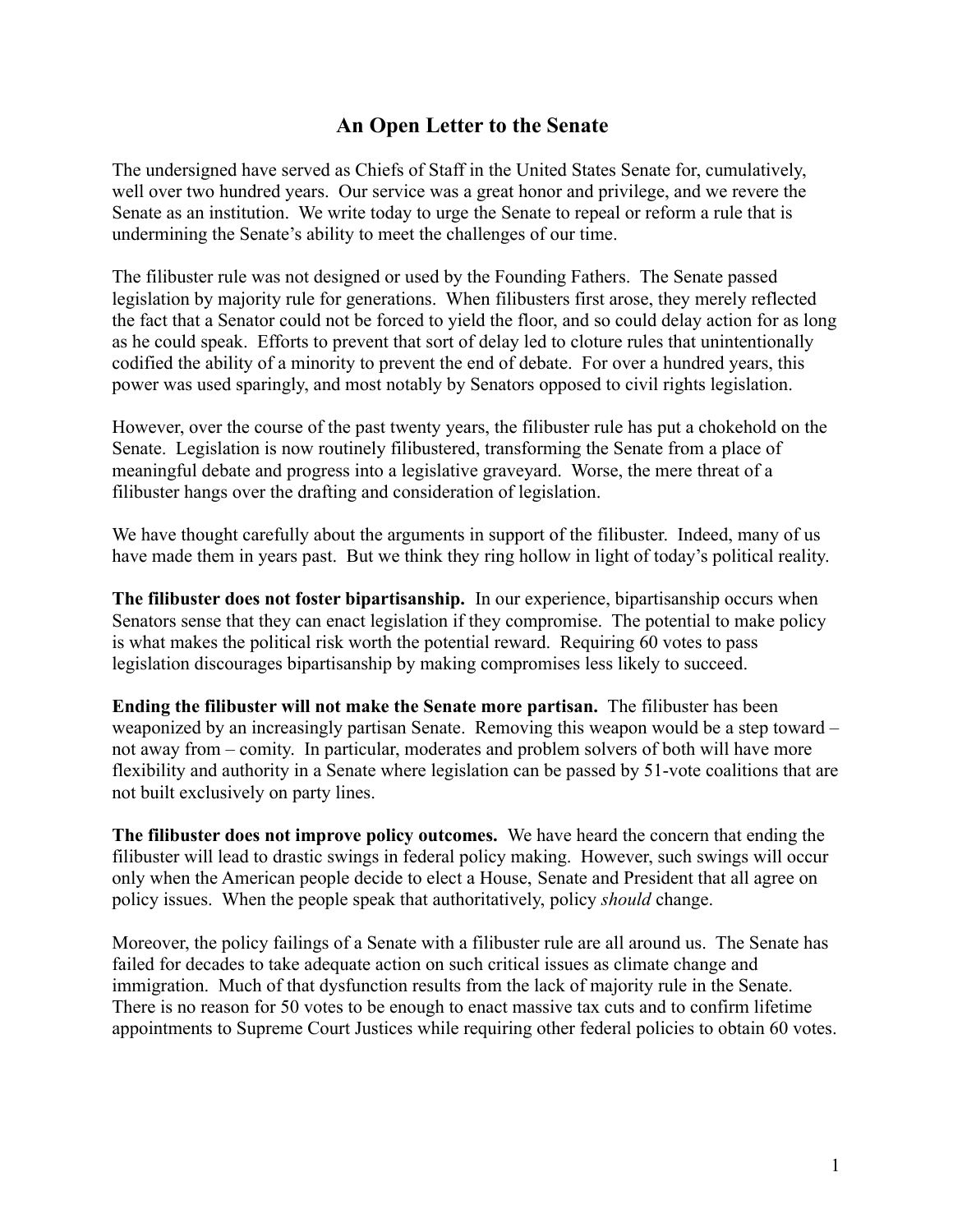**The filibuster does not protect minority rights.** Protecting the rights of a minority of Senators to block legislation has come at a great cost to the rights of millions of actual minorities. The John Lewis Voting Rights Advancement Act and the For the People Act are only the latest examples of civil rights legislation imperiled by the filibuster rule, and they should be the last. The Senate should judge itself not by how well it treats other Senators, but how well it serves the American people.

\* \* \*

We have proudly supported our Senators in filibusters in the past. Like any tool, the filibuster may be used to good ends. We know that repealing or reforming the filibuster rule will someday lead to policy outcomes that we deeply dislike, and that might have been blocked under current Senate rules. But we believe in a Senate where the people's business can be done. The Senate is now faced with a choice between functioning and the filibuster. We urge the Senate to choose progress over a procedural rule that has outlived its usefulness.

Sincerely,

Paul Bock (Senator Kohl, 14 years) Ted Bornstein (Senator Kohl, 4 years) Jim Brown (Senator Casey, 9 years) Tony Bullock (Senator Moynihan, 4 years) Lucy Calautti (Senator Dorgan, 20 years) Guy Cecil (Senator Bennet, 2 years) Julie Dwyer (Senator McCaskill, 10 years) Julia Frifield (Senator Mikulski, 10 years) Dan Geldon (Senator Warren, 3 years) Huck Gutman (Senator Sanders, 4 years) Steve Haro (Senators Heinrich and Feinstein, 6 years) Mary Irvine (Senator Feingold, 16 years) Mark Kadesh (Senator Feinstein, 7 years) Phil Karsting (Senator Kohl, 6 years) Maura Keefe (Senator Shaheen, 10 years) Brady King (Senator Burris, 2 years) Betsy Lin (Senator Hirono, 6 years) Jennifer Luray (Senator Mikulski, 5 years) David McCallum (Senator Reid, 15 years) Eric Mogilnicki (Senators Kennedy and Kirk, 4 years) Luis Navarro (Senator Biden, 1 year) Bianca Ortiz-Wertheim (Senator Udall [NM], 5 years) Susan Platt (Senator Biden, 2 years) David Ramseur (Senator Begich, 6 years) Amanda Renteria (Senator Stabenow, 5 years) Drey Samuelson (Senator Johnson, 18 years) Stephanie Schriock (Senator Tester, 3 years) Daniel E. Smith (Senator Harkin, 4 years)